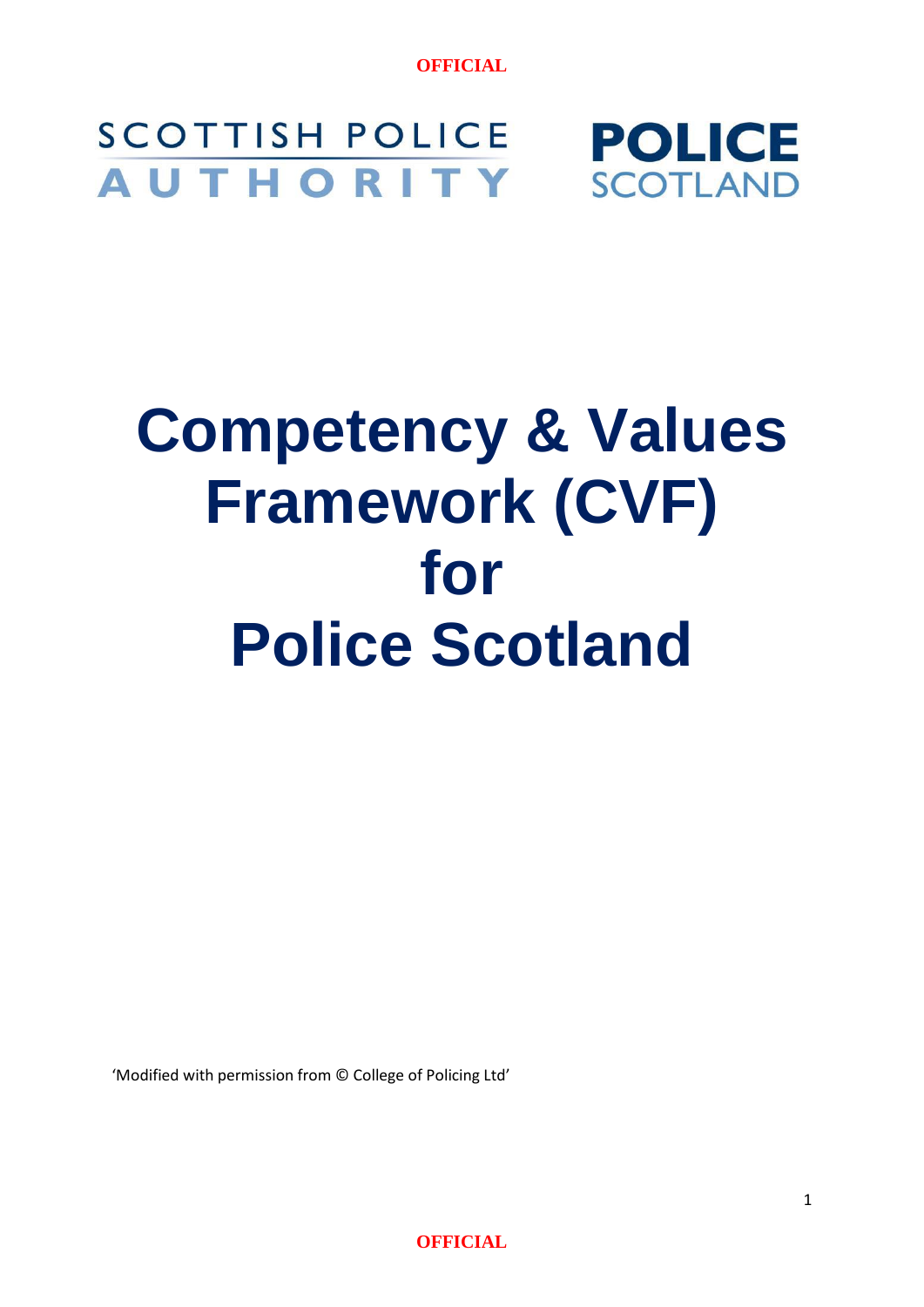

# **Contents**

| <b>Introduction</b>                                                 | 3  |
|---------------------------------------------------------------------|----|
| <b>Values and Code of Ethics</b>                                    | 5  |
| <b>Cluster: Resolute, compassionate and committed</b>               | 9  |
| <b>Competency: We are emotionally aware</b>                         | 10 |
| Competency: We take ownership <b>Competency</b> : We take ownership | 12 |
| <b>Cluster: Inclusive, enabling and visionary leadership</b>        | 14 |
| <b>Competency: We are collaborative</b>                             | 15 |
| <b>Competency: We deliver, support and inspire</b>                  | 17 |
| <b>Cluster: Intelligent, creative and informed policing</b>         | 19 |
| <b>Competency: We analyse critically</b>                            | 20 |
| <b>Competency: We are innovative and open-minded</b>                | 22 |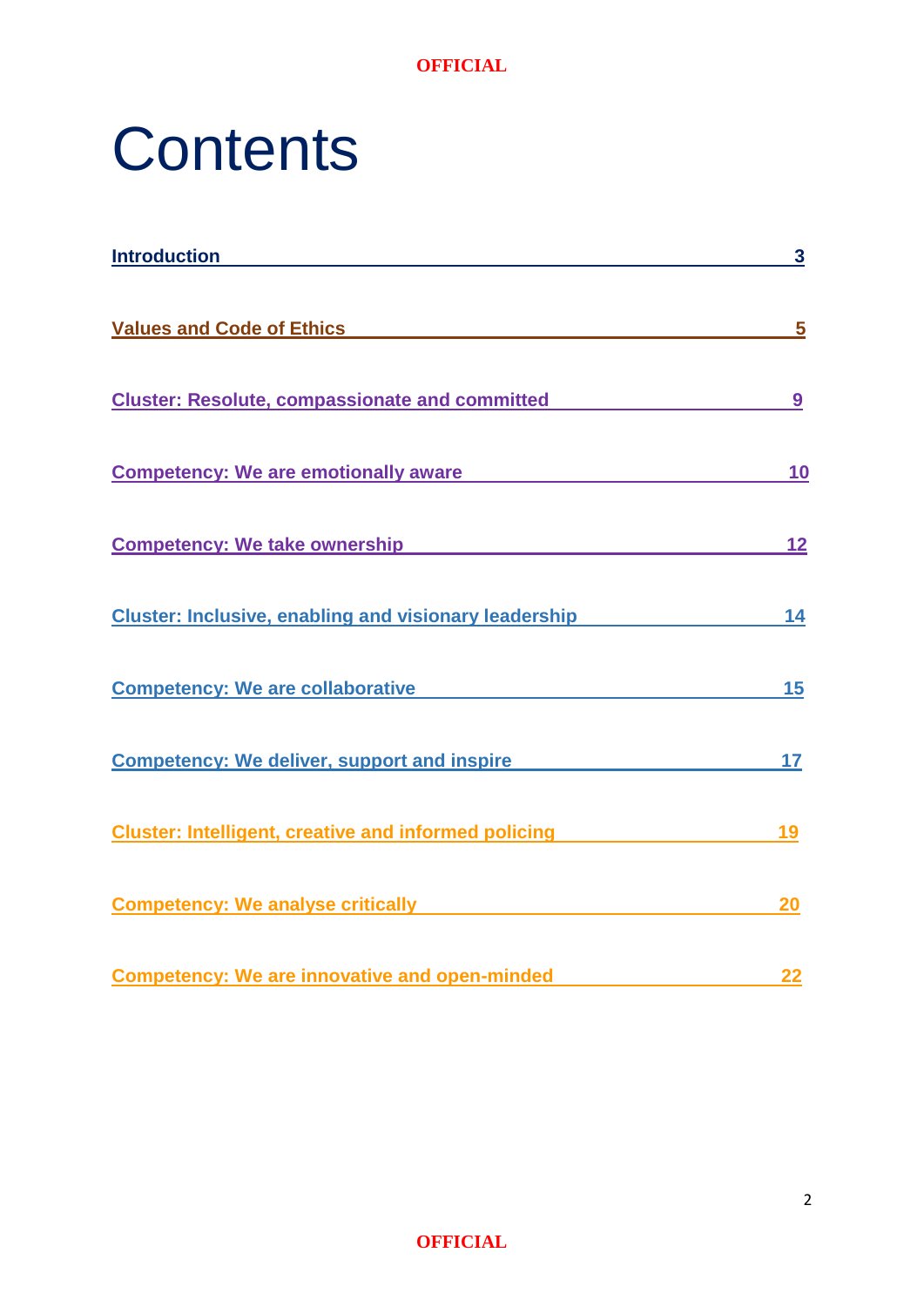# Introduction

The Competency and Values Framework (CVF) aims to support all policing professionals, now and into the future. It sets out nationally recognised behaviours and values, which will provide a consistent foundation for a range of local and national processes. This framework will ensure that there are clear expectations of everyone working in policing which in turn will lead to standards being raised for the benefit and safety of the public.



The framework has six competencies that are clustered into three groups. Under each competency are three levels that show what behaviours will look like in practice. All of the competencies are underpinned by our values that should support everything we do as a police service.

Each cluster has a heading and a description of why that area is important. Each competency includes a description and a list of behaviours which indicate that a person is displaying that particular competence. Each competency is split into three levels which are intended to be used flexibly to allow for a better fit with frontline and non-frontline policing roles rather than ranks or work levels. The levels are designed to be cumulative, so those working at higher levels should also demonstrate each preceding level's behaviours. The competency levels can broadly be matched to work levels as: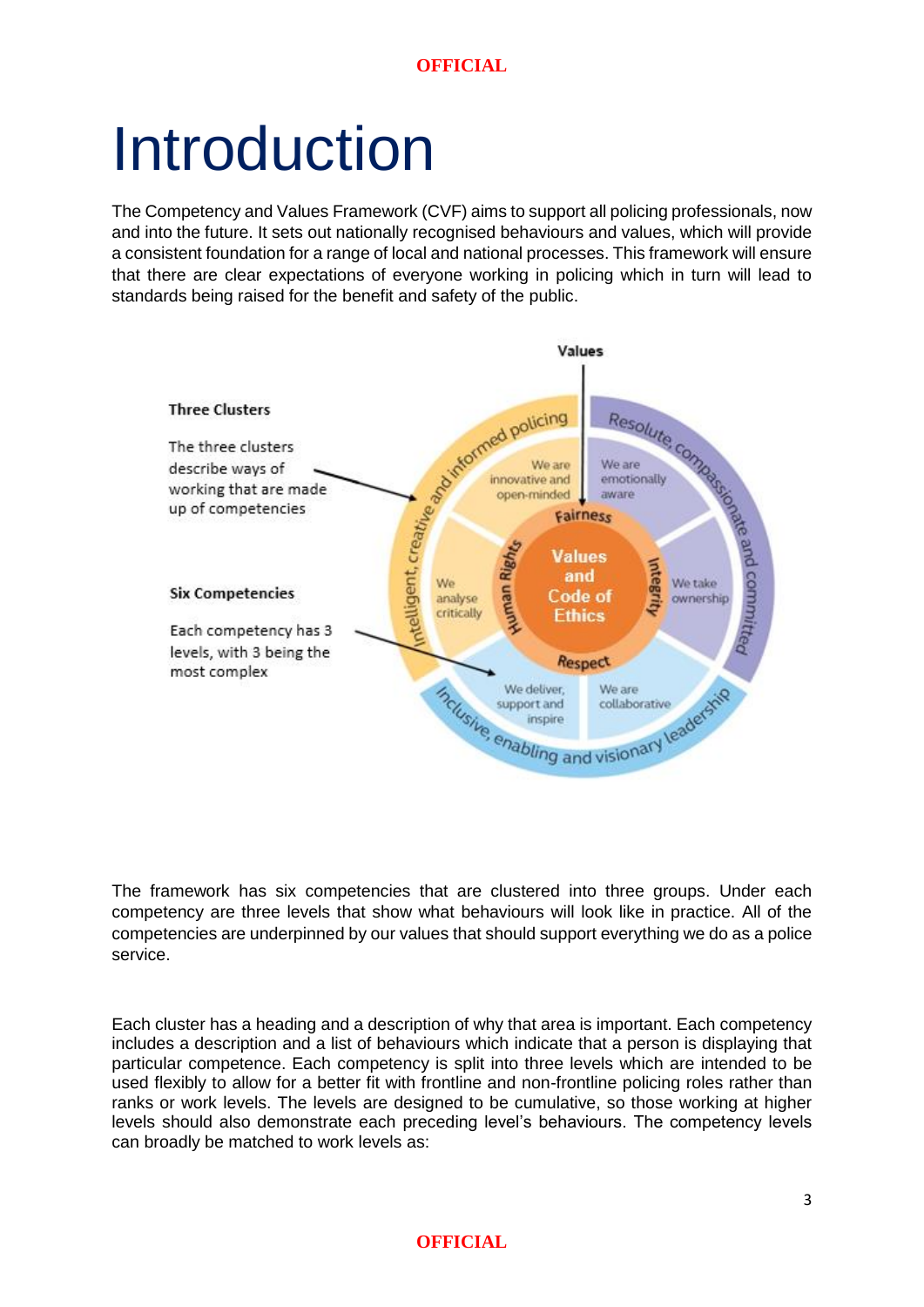| <b>CVF</b> | Role                                                                   |
|------------|------------------------------------------------------------------------|
| Level      |                                                                        |
| Level 1    | Constable/Police Staff Grade 1-3                                       |
| Level 2    | Sergeant/Inspector/Chief Inspector/Police Staff Grade 4-10             |
| Level 3    | Superintendent/Chief Superintendent/Executive/Police Staff Grade 11-14 |

A number of national role profiles show how the competency levels align to common roles within policing. These can be used as a basis for developing further role profiles within Police Scotland.

The following sections of this document explain each value and competency and show the behaviours for each.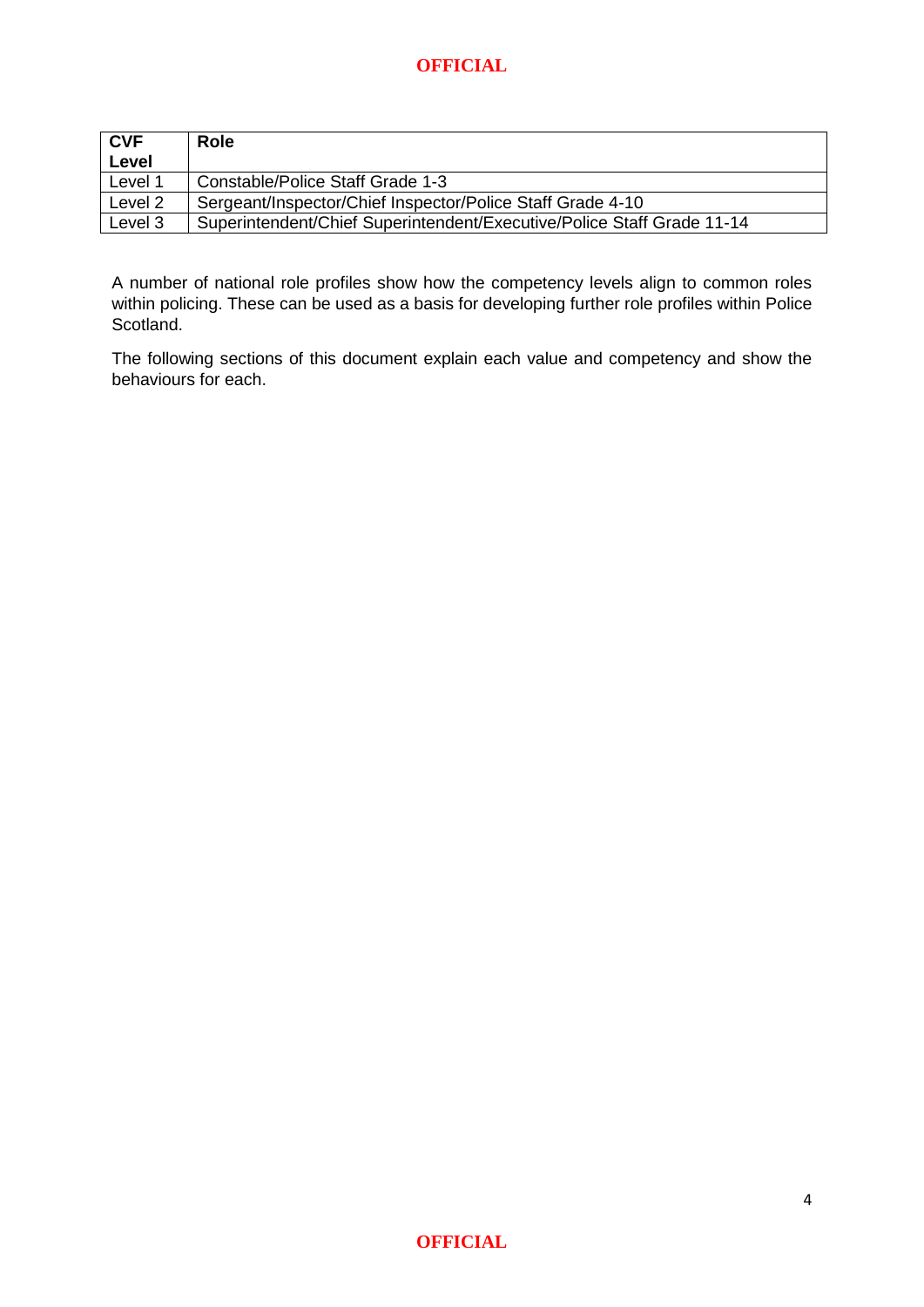### **Police Scotland Values and Code of Ethics**

This Code of Ethics for Policing in Scotland sets out the standards we expect of all individuals who contribute to policing in Scotland. This is neither a discipline code nor an unattainable aspirational tool. Rather this Code is a practical set of measures, which reflect the values of the Police Scotland.

We are all responsible for delivering a professional policing service to all people across the country. This Code sets out both what the public can expect from you and what you should expect from one another.

### **Integrity**

Integrity in Policing is defined as:

"The consistent ability to balance competing principles and thereafter deliver a service that is relevant both to the citizen and policing, which builds trust and is worthy of support from both those who are affected by the particular decision and those who are not".

This requires you to think about your options before acting, ensuring any decisions that you make will withstand scrutiny and reflect the values of the organisation.

- I recognise my role in policing as being a symbol of public faith and trust and the obligation this places upon me to act with integrity, fairness and respect.
- I shall behave in a way which reflects the values of policing in Scotland.
- I understand I am personally responsible for my own actions and will appropriately exercise my discretion.
- I shall act as a positive role model in delivering a professional, impartial service, placing service to communities before my personal aims.
- I will not accept any gift or gratuity that could, or could be perceived to, compromise my impartiality.
- I shall avoid all behaviour, which is or may be reasonably considered as abusive, bullying, harassing or victimising.
- I will demonstrate and promote good conduct and I will challenge the conduct of colleagues where I reasonably believe they have fallen below the standards set out in this Code.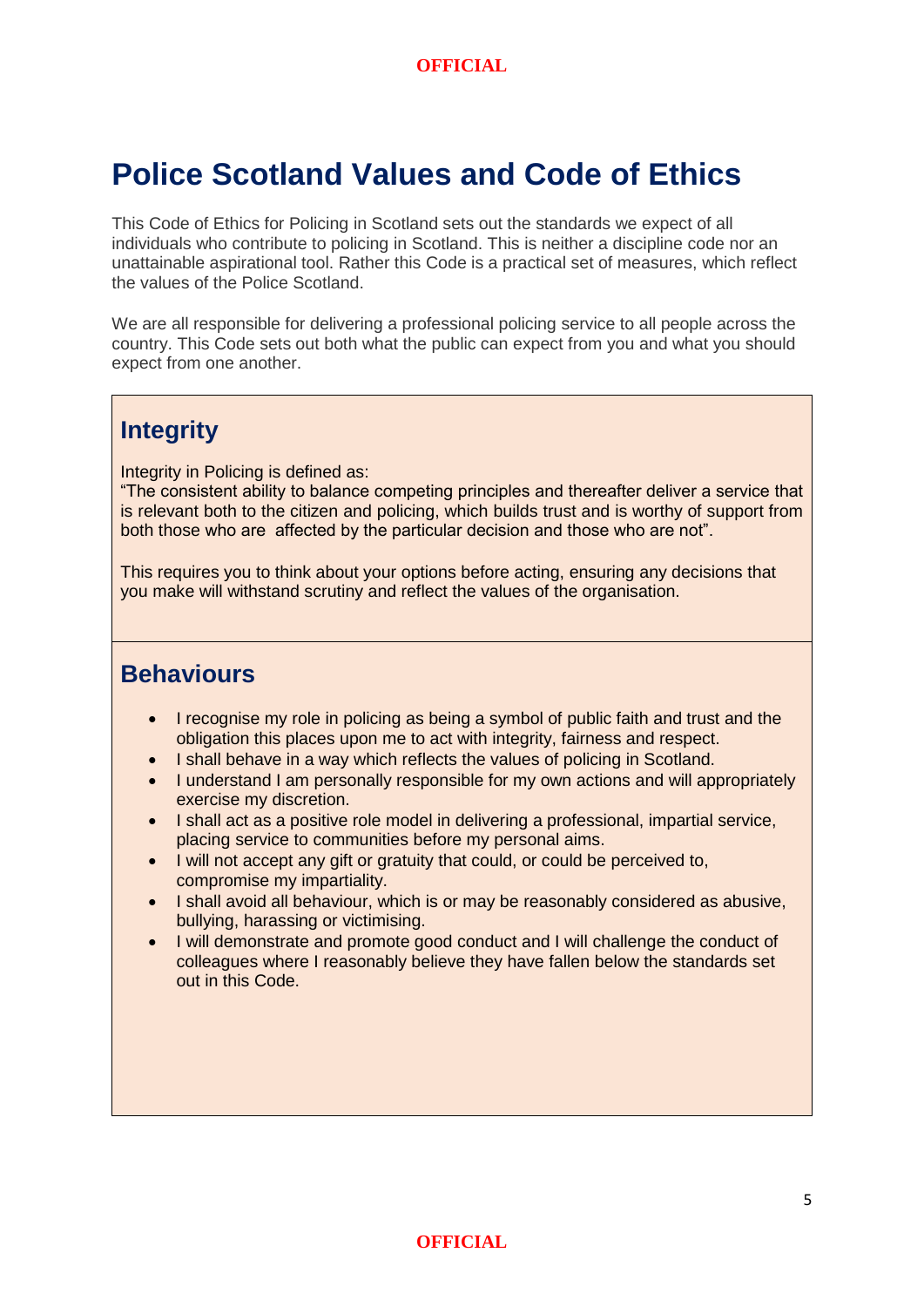#### **Fairness**

Within a policing context, Fairness can be defined as:

"Possessing an understanding of the cultural and social needs of the individual and community, coupled with a calm and tolerant approach to any situation." From dealing with that initial phone call, to managing staff needs, to speaking with our communities, it is essential to approach each situation in a fair manner; dealing with people or groups according to their needs and in context of the circumstances surrounding particular interactions.

- I will act with courage and composure and shall face all challenges with selfcontrol, tolerance and impartiality.
- I will promote a positive wellbeing within the community and service and ensure that all people have fair and equal access to police services according to their needs.
- I shall maintain an open attitude and continue to improve my understanding and awareness of cultural, social and community issues.
- I will carry out my duties in a fair manner, guided by the principles of impartiality and non-discrimination.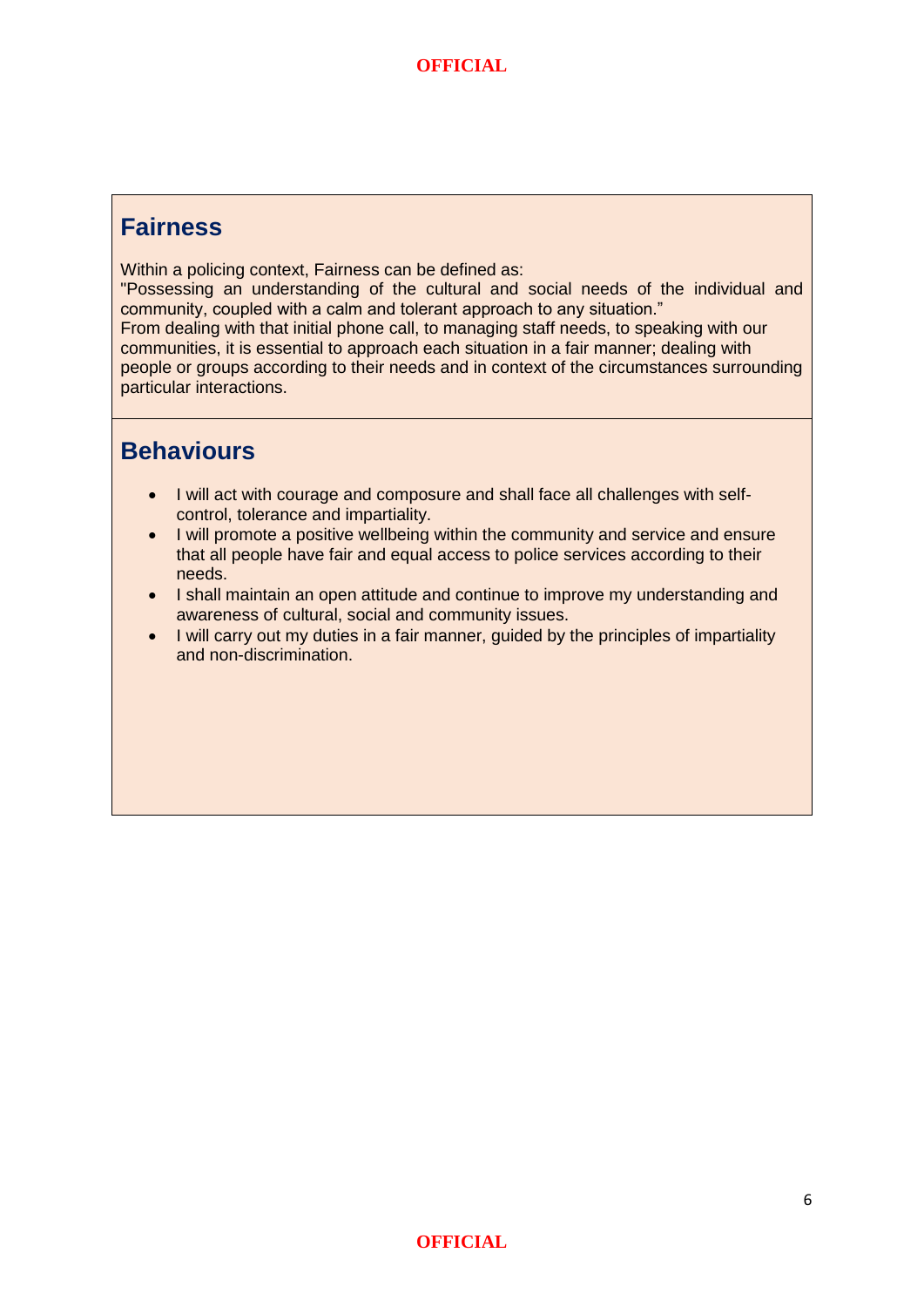#### **Respect**

Respect in policing is defined as:

"Taking pride in delivering policing; consistently demonstrating the ability to be considerate and appreciate the needs of others while acting politely and professionally."

Respect is a key feature of policing and our actions, both internally and externally, should have respect at their foundation.

This respect should be based on the pride we have for the jobs we do – being proud of the organisation we represent.

- I take pride in working as part of a team dedicated to protecting people.
- I will show respect for all people and their beliefs, values, cultures and individual needs.
- I will have respect for all human dignity as I understand my attitude and the way I behave contribute to the consent communities have for policing.
- I will respect and uphold the law in order to maintain public confidence and, by enhancing my personal knowledge and experience, contribute to the professional development of policing.
- I shall treat all people, including detained people, in a humane and dignified manner.
- I shall ensure that my relationships with colleagues is based on mutual respect and understanding and shall, therefore, conduct all communications on that basis.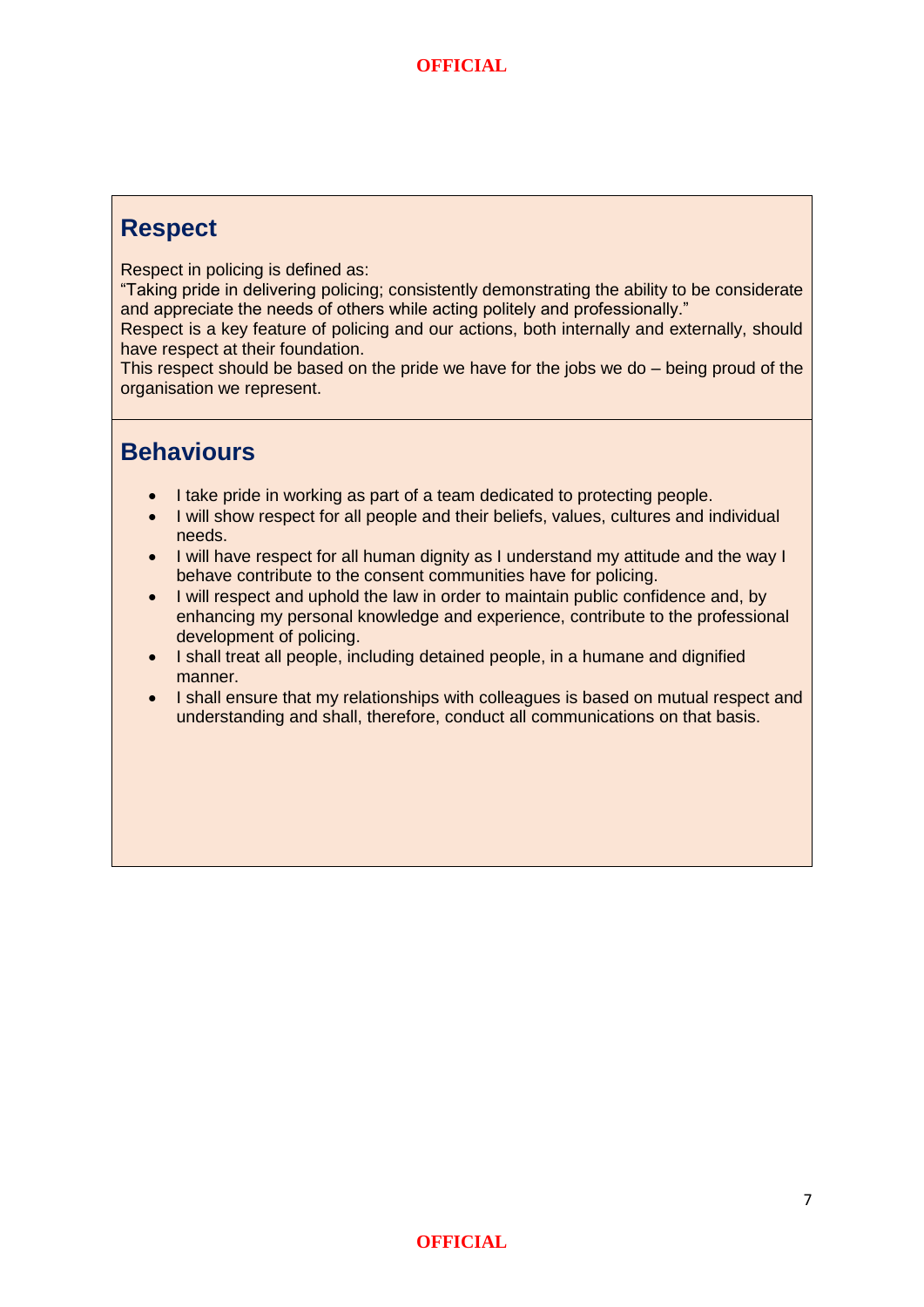### **Human Rights**

As a rights based organisation it is essential to include upholding Human Rights in our values.

Human rights in policing is explained as follows:

'Policing means protecting human rights'; and "the first duty of the police is to uphold human rights and afford respect to all people."

The guiding principles of Human Rights are equality, non-discrimination and human dignity, which can be directly related to the values of PSOS.

If we afford human rights to all people we will be upholding the values of the service, similarly if we treat everyone we encounter with integrity, fairness and respect it is likely we will be meeting their fundamental human rights [\(Human Rights Act 1998\)](http://www.legislation.gov.uk/ukpga/1998/42/schedule/1)

- I shall ensure my actions and policing operations respect the human rights of all people and officers whilst understanding that I will also enjoy these same human rights.
- I will not undertake high-risk activities or use force other than where strictly necessary in order to attain a legitimate objective and only after I have balanced all the competing priorities I am aware of. (Article 2)
- I will not encourage, instigate or tolerate any act of torture or inhuman or degrading treatment under any circumstance nor will I stand by and allow others to do the same. I understand that the humane treatment of prisoners is an essential element of policing and that the dignity of all those I am trusted to care for remains my responsibility. (Article 3)
- I understand that people have an equal right to liberty and security. Accordingly, I will not deprive any person of that liberty, except in accordance with the law. (Article 5)
- I will investigate crimes objectively and be sensitive to the particular needs of affected individuals whilst following the principle that everyone who is the subject of criminal investigation is innocent until found guilty by a court. (Article 6)
- In carrying out my duties I shall respect everyone's fundamental rights. I will only interfere with privacy or family life when I am legally authorized to do so. (Article 8)
- I will respect individual freedoms of thought, conscience or religion, expression, peaceful assembly, movement and the peaceful enjoyment of possessions. (Articles 9,10,11)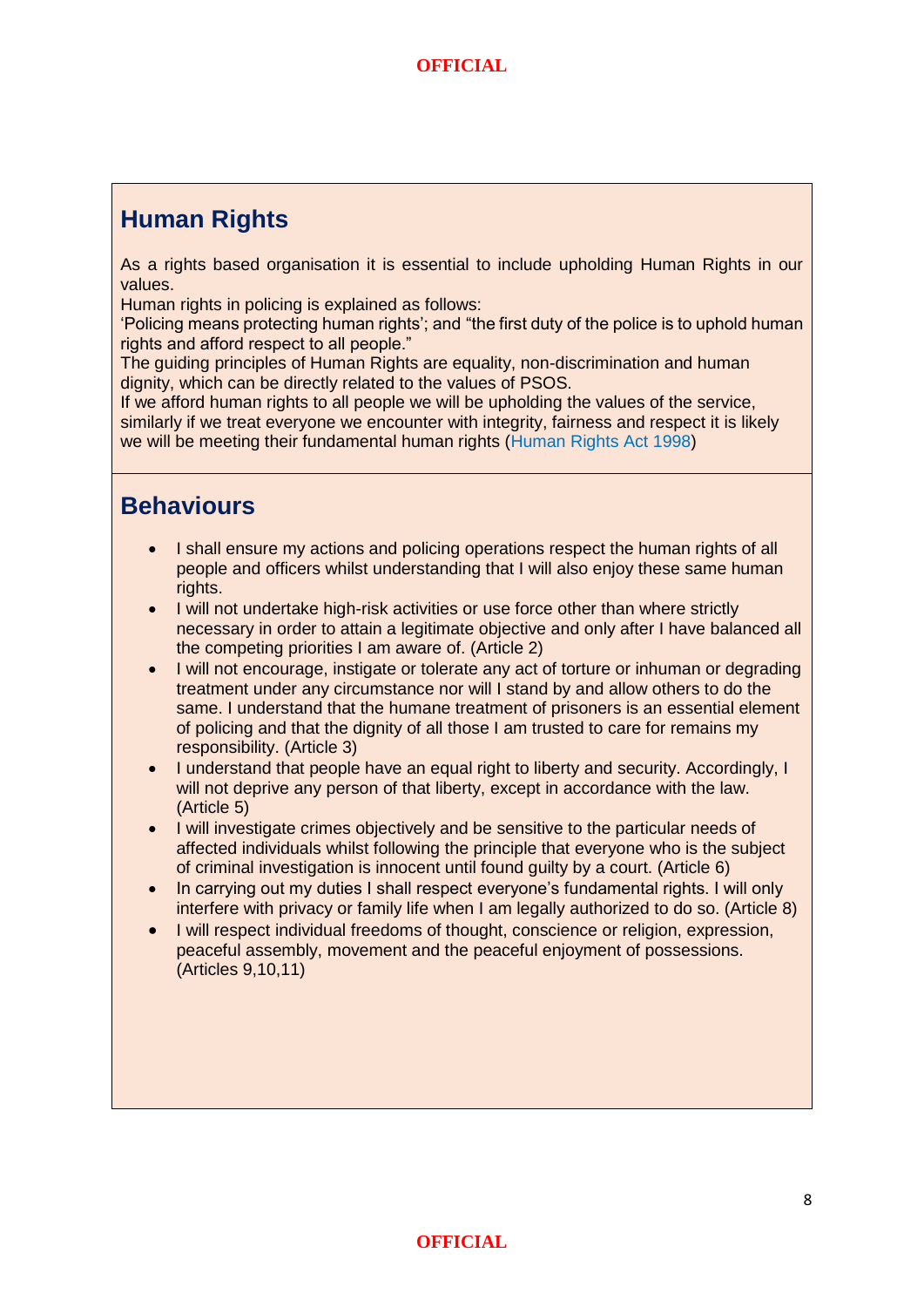## **Cluster** Resolute, compassionate and committed

How we conduct ourselves in our service and the values that underpin our behaviour are a key part of our thought processes and relationships. Empathy means listening to the public, colleagues and partners, responding directly and quickly, and having a genuine interest in ourselves and others. We are always focused on doing our best for the public and our customers.

By understanding our thoughts and the values behind our behaviour, we can maintain a professional and resolute stance, demonstrate accountability and stand by the police service's established values to maintain the service's professional legitimacy.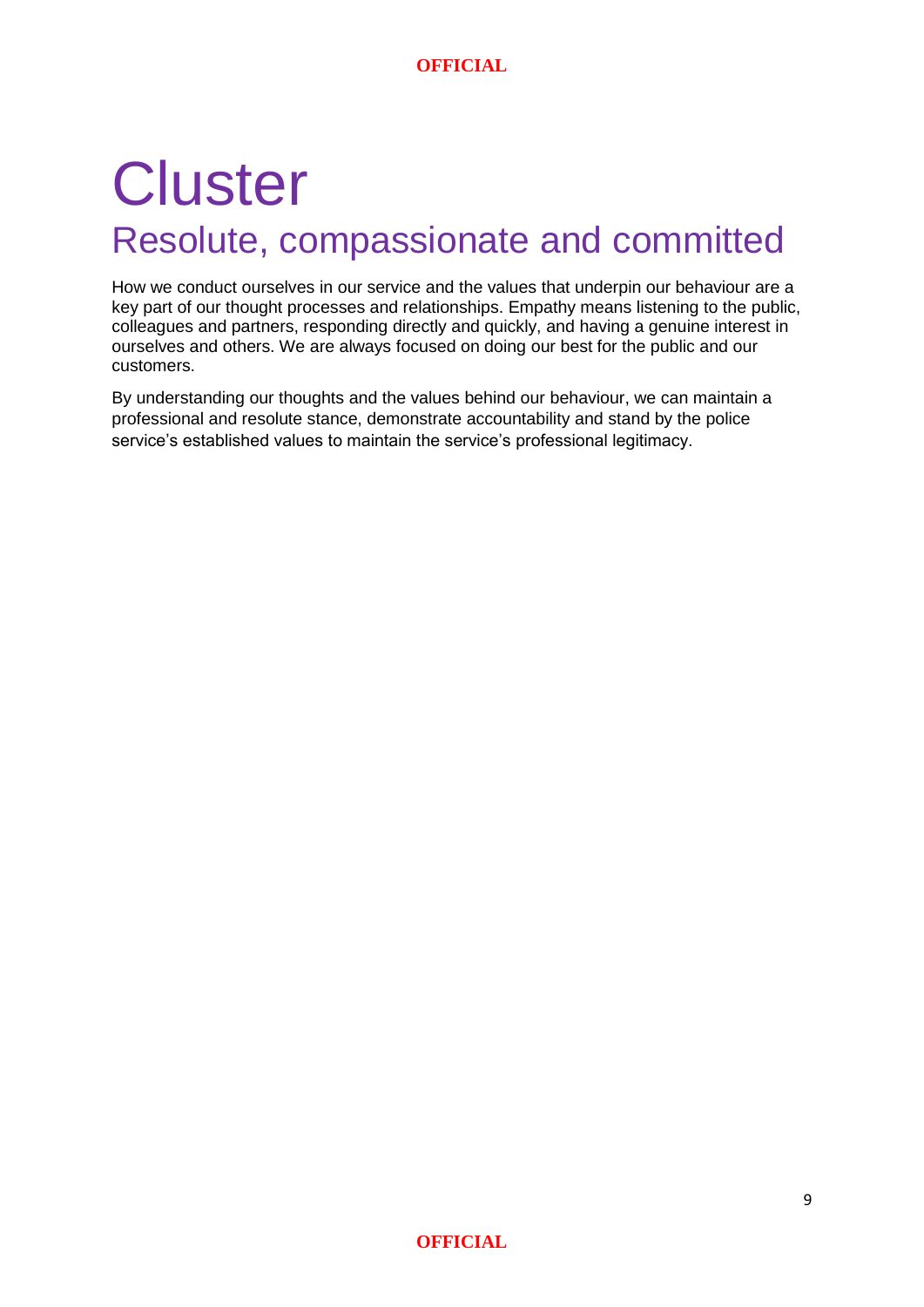## **Competency** We are emotionally aware

We make the effort to understand ourselves, our colleagues and all those we serve. We genuinely engage with and listen to others, making efforts to understand needs, perspectives and concerns. We use these insights to inform our actions and decisions. We are able to control our emotions in stressful situations, understanding our own motivations and the underlying reasons for our behaviour. This is all underpinned by our ability to anticipate and understand how other people may feel. We look after our own wellbeing and that of others.

Adopting emotionally intelligent behaviours also means valuing diversity and difference in approaches to work, in thinking, and in people's backgrounds.

We are culturally sensitive and seek to understand different perspectives, acting with sensitivity, compassion and warmth. We always try to understand the thoughts, feelings and concerns of those we meet.

**Why is it important?** The way in which we conduct ourselves is just as important as what we do. Communicating and acting politely, respectfully and with compassion helps to drive and maintain public trust.

Empathy is particularly important, especially if we are to engage and involve some of the most vulnerable individuals we encounter who may not be able to fully express or articulate their thoughts or feelings.

Understanding ourselves means that we are able to improve our own resilience and therefore cope effectively during challenging and emotionally charged situations.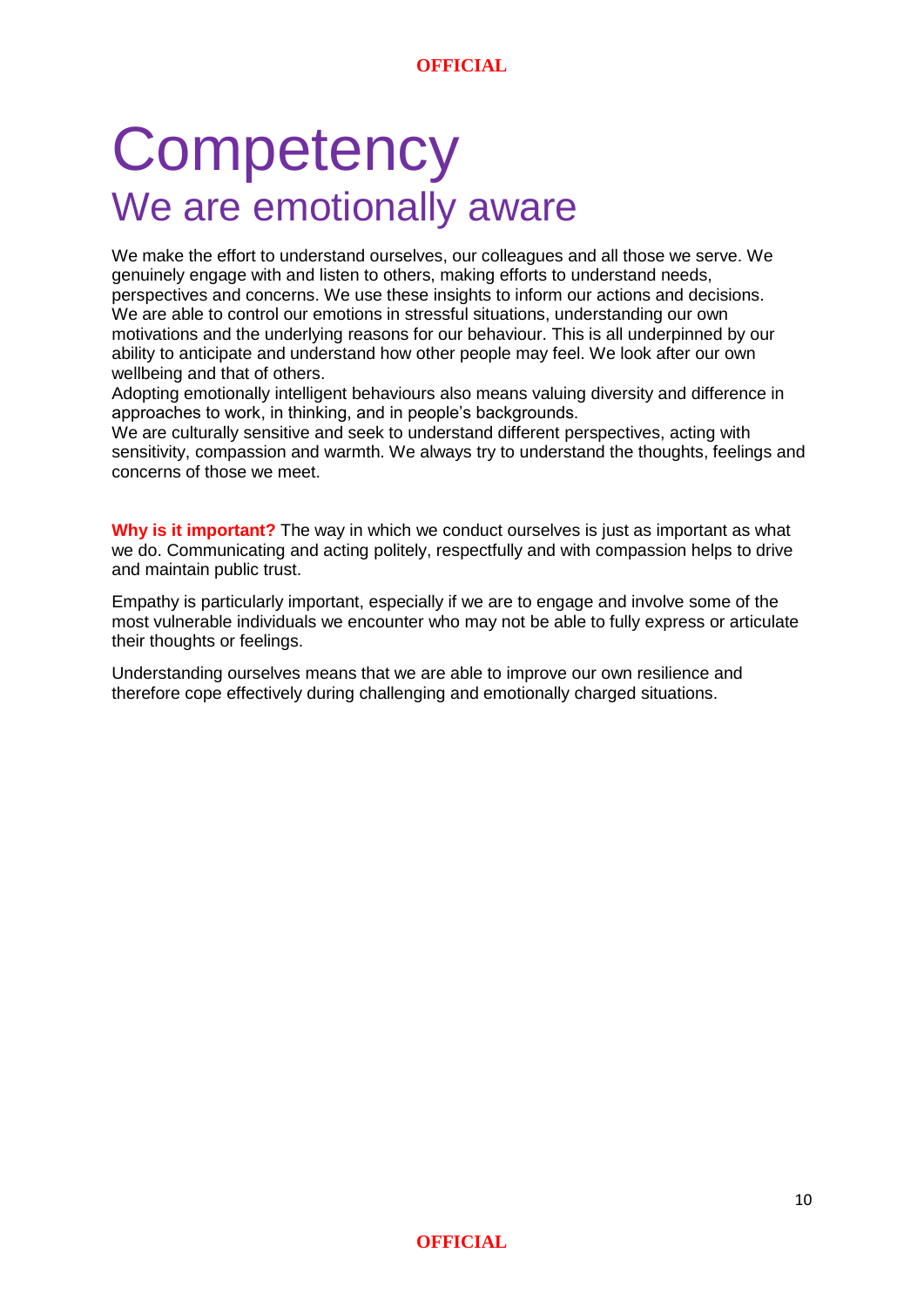### We are emotionally aware

### **Level 1**

- $\Box$  I treat others with respect, tolerance and compassion.
- I acknowledge and respect a range of different perspectives, values and beliefs within the remit of the law
- $\Box$  I remain calm and think about how to best manage the situation when faced with provocation.
- $\Box$  I understand my own emotions and I know which situations might affect my ability to deal with stress and pressure.
- $\Box$  I ask for help and support when I need it.
- $\Box$  I understand the value that diversity offers.
- $\Box$  I communicate in clear and simple language so that I can be easily understood by others.
- $\Box$  I seek to understand the thoughts and concerns of others even when they are unable to express themselves clearly.

### **Level 2**

- I consider the perspectives of people from a wide range of backgrounds before taking action.
- I adapt my style and approach according to the needs of the people I am working with, using my own behaviour to achieve the best outcome.
- $\Box$  I promote a culture that values diversity and encourages challenge.
- $\Box$  I encourage reflective practice among others and take the time to support others to understand reactions and behaviours.
- I take responsibility for helping to ensure the emotional wellbeing of those in my teams.
- $\Box$  I take the responsibility to deal with any inappropriate behaviours.

### **Level 3**

- $\Box$  I seek to understand the longer-term reasons for organisational behaviour. This enables me to adapt and change organisational cultures when appropriate.
- $\Box$  I actively ensure a supportive organisational culture that recognises and values diversity and wellbeing and challenges intolerance.
- I understand internal and external politics and I am able to wield influence effectively. tailoring my actions to achieve the impact needed.
- $\Box$  I am able to see things from a variety of perspectives and I use this knowledge to challenge my own thinking, values and assumptions.
- $\Box$  I ensure that all perspectives inform decision making and communicate the reasons behind decisions in a way that is clear and compelling.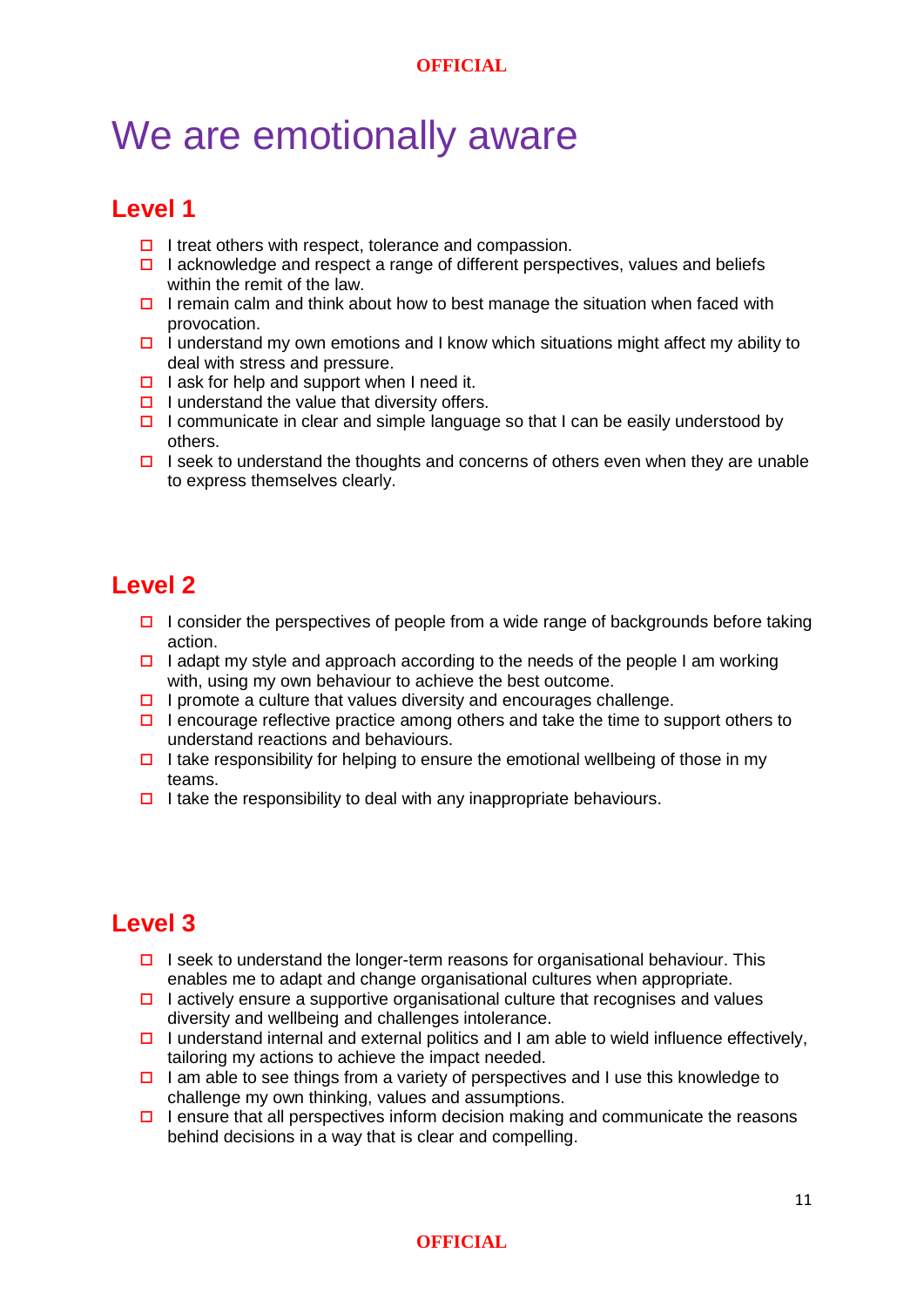## **Competency** We take ownership

We take personal responsibility for our roles and accountabilities but we do not let this hold us back from being effective or taking appropriate risks.

We make decisions at appropriate levels and in appropriate areas, having a clear rationale (for example, use of decision-making models) and accepting responsibility for our decisions. We seek feedback, learn from our mistakes and reflect to improve and amend our future practice.

Demonstrating pride in our work is important to us. Our selflessness means that we also seek to help solve issues or problems, which may be internal or external to our own teams. We recognise where limitations in our own knowledge and experience may have an impact on our decision making. We take responsibility for ensuring that support or development is sought to minimise any risks.

**Why is it important?** Not all decisions need senior leader approval, meaning that, where necessary, we can respond more swiftly to challenges while still ensuring we provide a full rationale for our response. Because we all face different kinds of challenges that are not always within our comfort zone, every one of us needs to feel confident and able to take responsibility.

These behaviours mean that we are empowered, effective and able to learn from our mistakes. Doing so allows us to own and see successes through our delivery of results, and not just whether a particular process has been followed.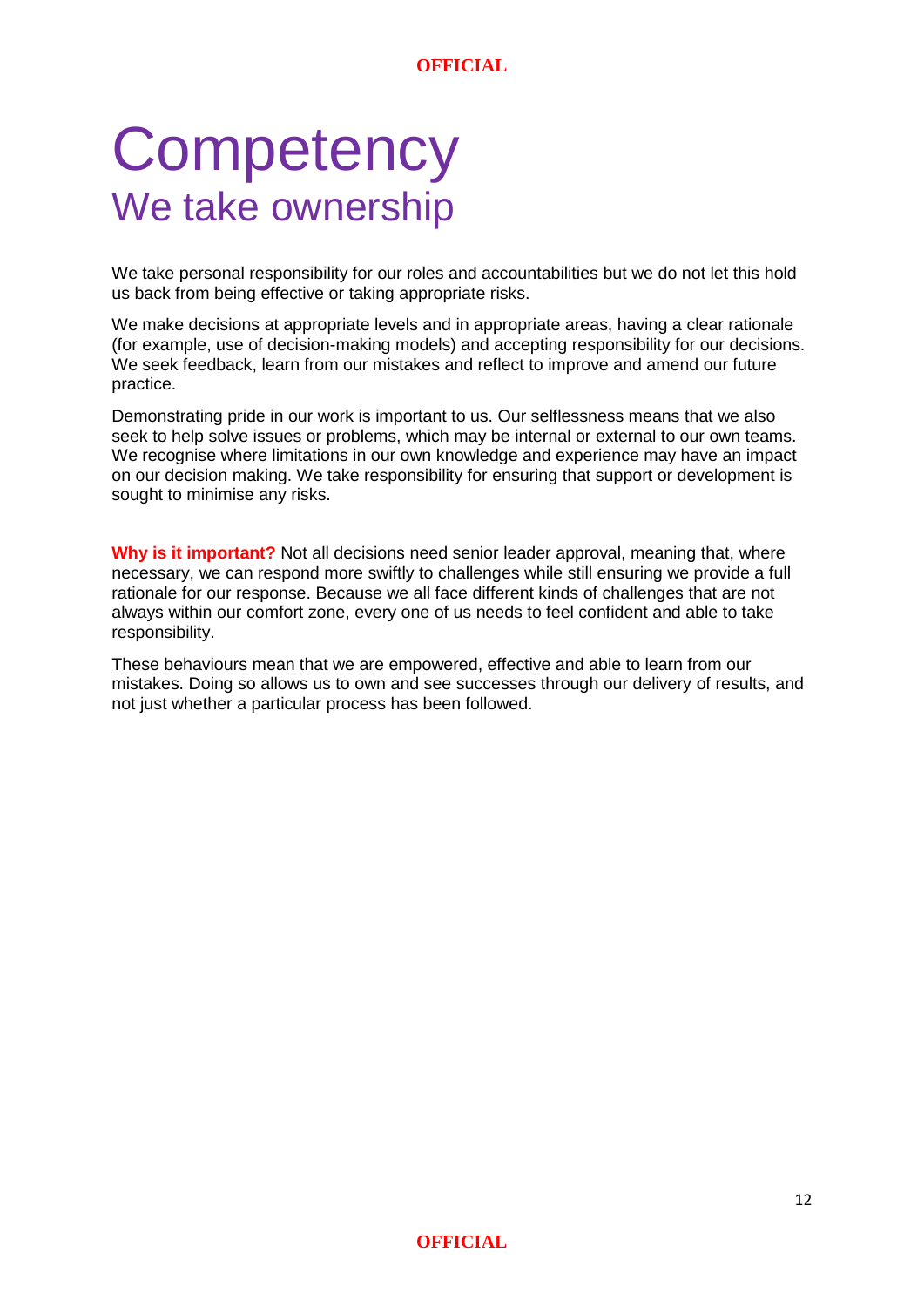### We take ownership

### **Level 1**

- $\Box$  I actively identify and respond to problems.
- $\Box$  I approach tasks with enthusiasm, focusing on public service excellence.
- $\Box$  I regularly seek feedback to understand the quality of my work and the impact of my behaviour.
- $\Box$  I recognise where I can help others and willingly take on additional tasks to support them, where appropriate.
- I give feedback to others that I make sure is understandable and constructive.
- I take responsibility for my own actions, I fulfil my promises and do what I say I will.
- $\Box$  I will admit if I have made a mistake and take action to rectify this.
- $\Box$  I demonstrate pride in representing the police service.
- $\Box$  I understand my own strengths and areas for development and take responsibility for my own learning to address gaps.

### **Level 2**

- I proactively create a culture of ownership within my areas of work and support others to display personal responsibility.
- $\Box$  I take responsibility for making improvements to policies, processes and procedures, actively encouraging others to contribute their ideas.
- I am accountable for the decisions my team make and the activities within our teams.
- $\Box$  I take personal responsibility for seeing events through to a satisfactory conclusion and for correcting any problems both promptly and openly.
- $\Box$  I actively encourage and support learning within my teams and colleagues.

### **Level 3**

- I act as a role model, and enable the organisation to use instances when things go wrong as an opportunity to learn rather than blame.
- I foster a culture of personal responsibility, encouraging and supporting others to make their own decisions and take ownership of their activities.
- I define and enforce the standards and processes that will help this to happen.
- $\Box$  I put in place measures that will allow others to take responsibility effectively when I delegate decision making, and at the same time I help them to improve their performance.
- $\Box$  I create the circumstances (culture and process) that will enable people to undertake development opportunities and improve their performance.
- I take an organisation-wide view, acknowledging where improvements can be made and taking responsibility for making these happen.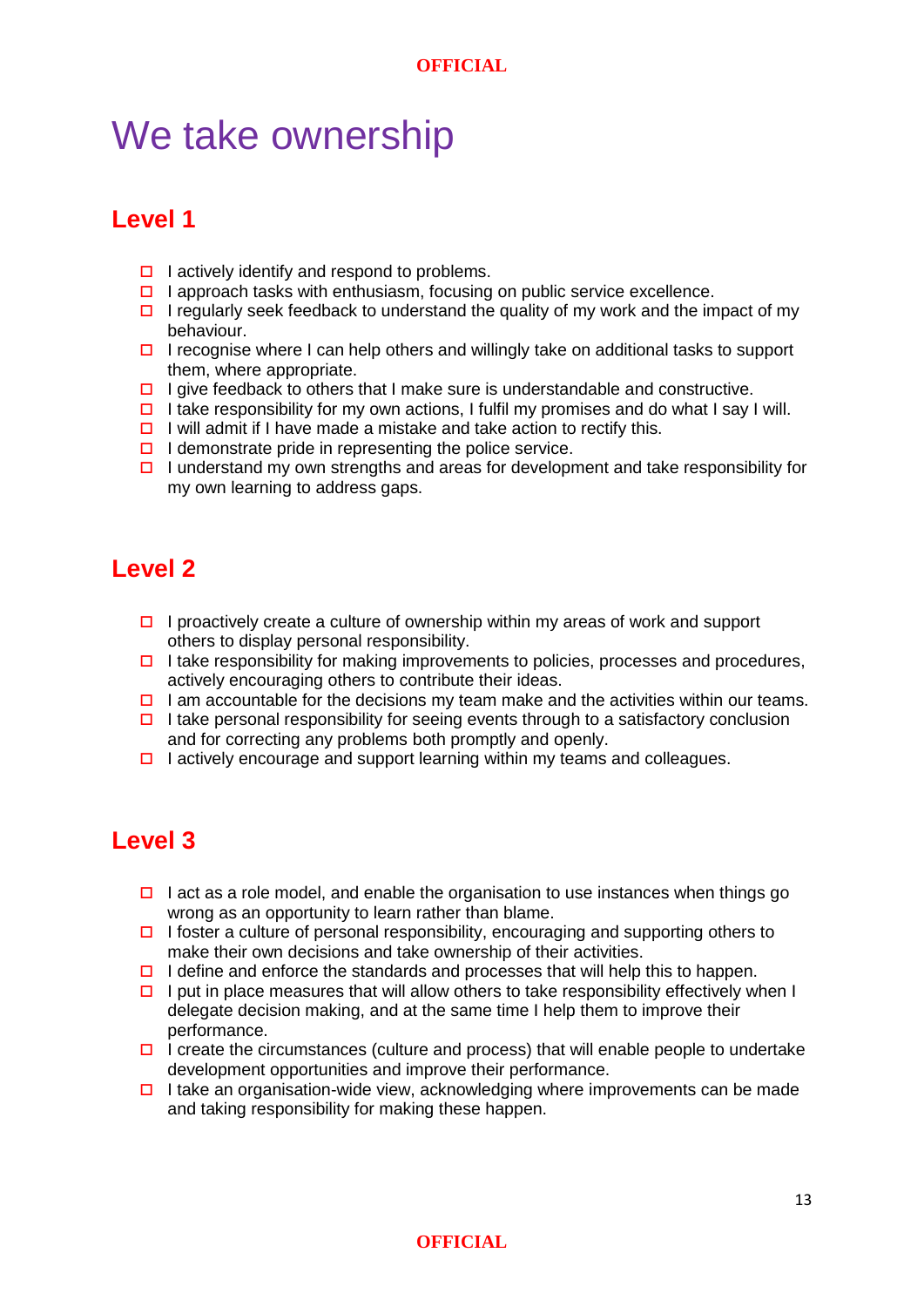## **Cluster** Inclusive, enabling and visionary leadership

We are all able to work together independently and recognise the need to act as leaders, whether in a formal line management capacity or when engaging and motivating colleagues and the public to get involved or have their voices heard.

Whether we are setting a vision, planning ahead to optimise resources for the best possible outcomes or leading a cross-sector partnership, we work across organisations and sectors to achieve excellence in public service.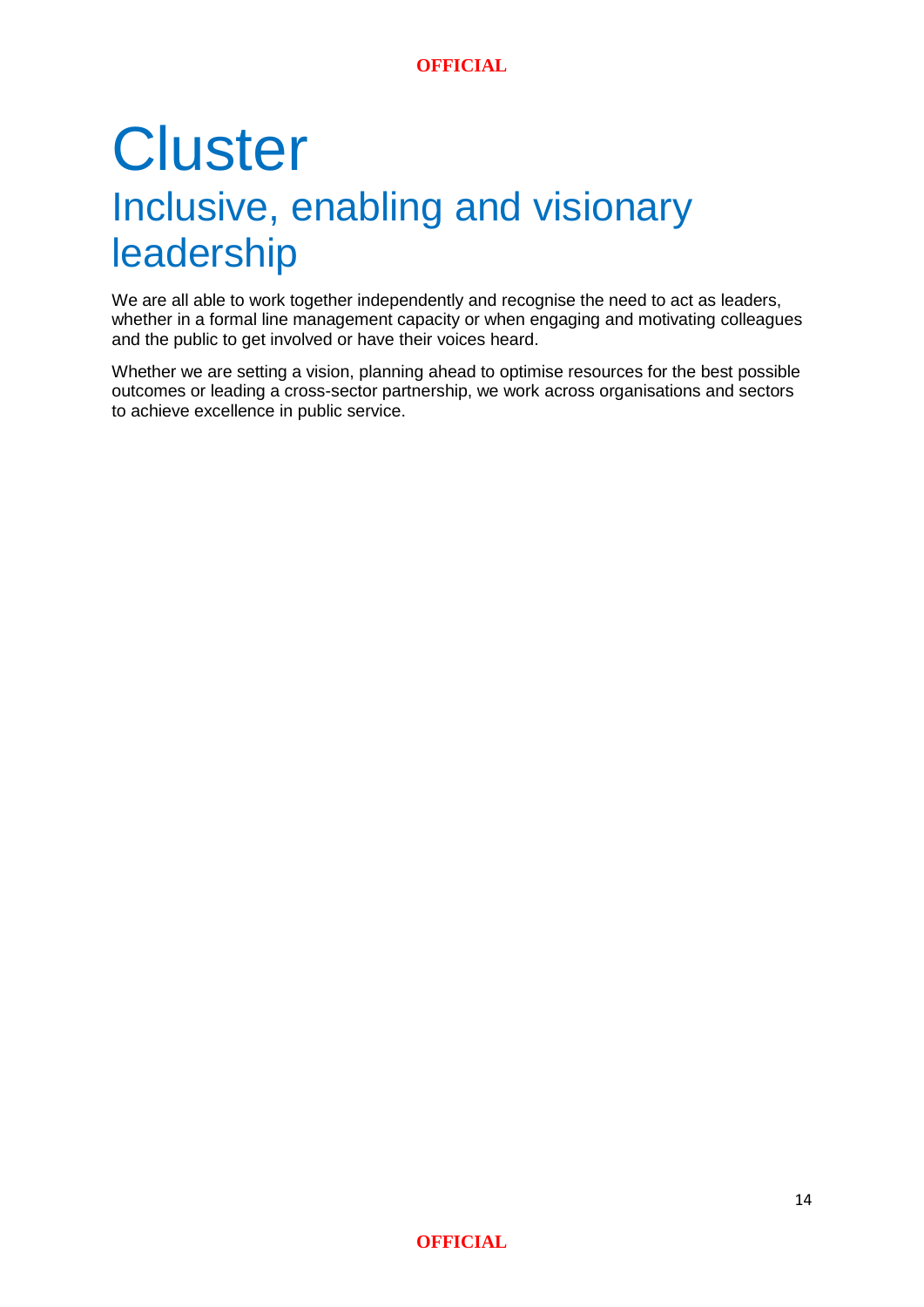## **Competency** We are collaborative

Ensuring and improving the safety and wellbeing of the public underpins all of our work. To achieve this most effectively, we need to look beyond our traditional boundaries to think about how to create the best possible outcomes.

We build genuine and long-lasting partnerships that focus on collective aims and not just on our own organisation. This goes beyond just working in teams and with colleagues we see daily. It includes building good relationships with other public and third sector providers, reaching out to private organisations and working with our communities and customers. We aim to work effectively with colleagues and external partners, mutually sharing our skills, knowledge and insights with each other to achieve the best possible results for all and to reduce silo working. Our engagement seeks to not only deliver joint solutions but also to share appropriate information and negotiate new ways of providing services together. In all of our dealings with our partners, we make sure that they feel respected and valued.

**Why is it important?** Demands on the police come from an increasingly diverse set of sources and the need for services is not defined by organisational and geographical boundaries. We must work together regardless of differing cultures, priorities and needs. This means that we need to influence and negotiate in order to achieve outcomes for everyone and not just focus efforts on our own immediate environment. Working to solve problems without help from our partners ignores the strengths that we can utilise together, but working jointly requires the ability to build relationships and break down barriers. It is critical for us to build and retain our partners' trust and confidence in us and a key part of achieving this is through the way in which we work with others.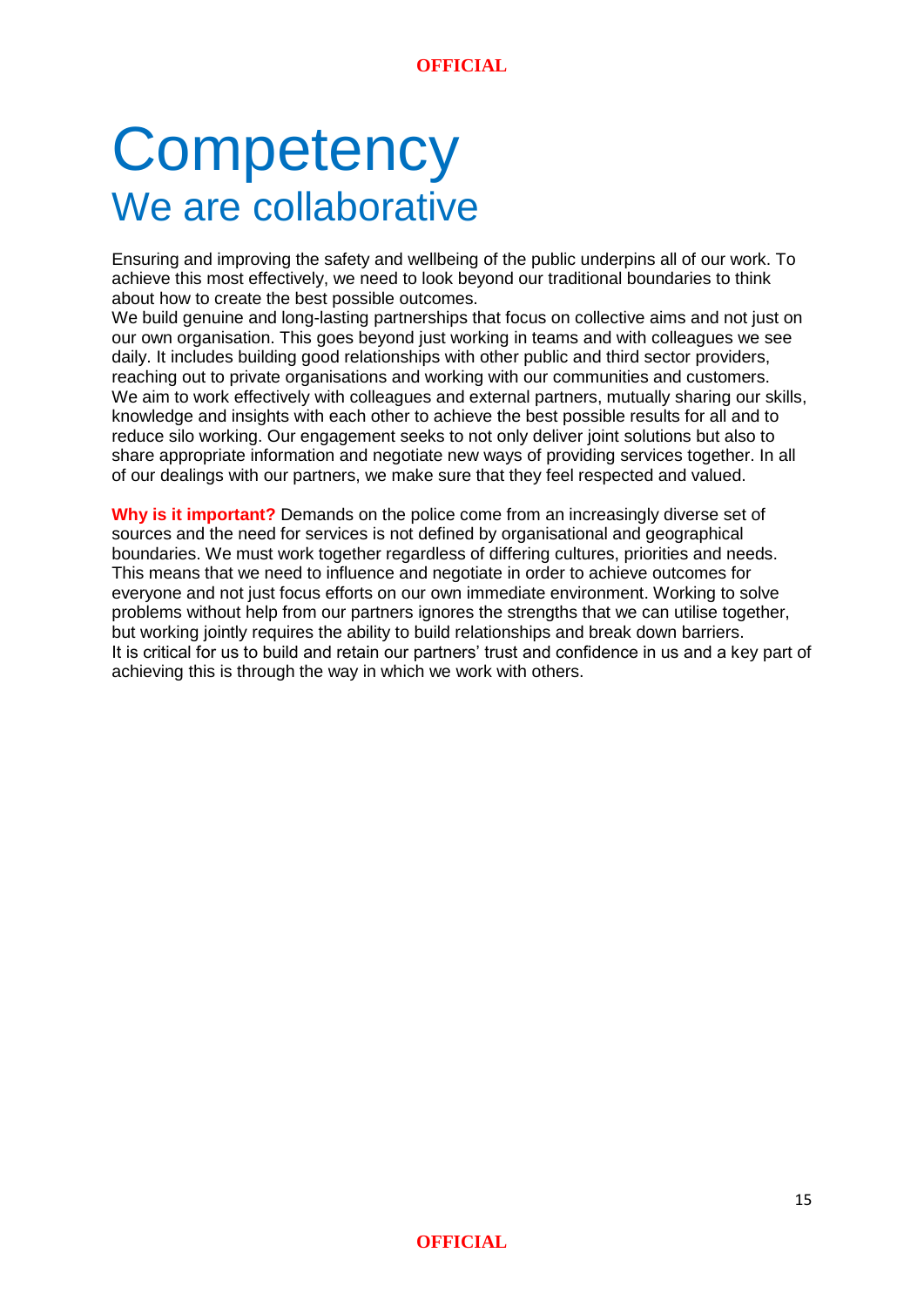### We are collaborative

### **Level 1**

- I work cooperatively with others to get things done, willingly giving help and support to colleagues.
- $\Box$  I am approachable, and explain things well so that I generate a common understanding.
- $\Box$  I take the time to get to know others and their perspective in order to build rapport.
- I treat people with respect as individuals and address their specific needs and concerns.
- $\Box$  I am open and transparent in my relationships with others.
- $\Box$  I ensure I am clear and appropriate in my communications.

### **Level 2**

- I manage relationships and partnerships for the long term, sharing information and building trust to find the best solutions.
- $\Box$  I help create joined-up solutions across organisational and geographical boundaries, partner organisations and those the police serve.
- $\Box$  I understand the local partnership context, helping me to use a range of tailored steps to build support.
- $\Box$  I work with our partners to decide who is best placed to take the lead on initiatives.
- $\Box$  I try to anticipate our partners' needs and take action to address these.
- $\Box$  I do not make assumptions. I check that our partners are getting what they need from the police service.
- $\Box$  I build commitment from others (including the public) to work together to deliver agreed outcomes.

### **Level 3**

- $\Box$  I am politically aware and I understand formal and informal politics at the national level and what this means for our partners. This allows me to create long-term links and work effectively within decision-making structures.
- $\Box$  I remove practical barriers to collaboration to enable others to take practical steps in building relationships outside the organisation and in other sectors (public, not for profit, and private).
- $\Box$  I take the lead in partnerships when appropriate and set the way in which partner organisations from all sectors interact with the police. This allows the police to play a major role in the delivery of services to communities.
- $\Box$  I create an environment where partnership working flourishes and creates tangible benefits for all.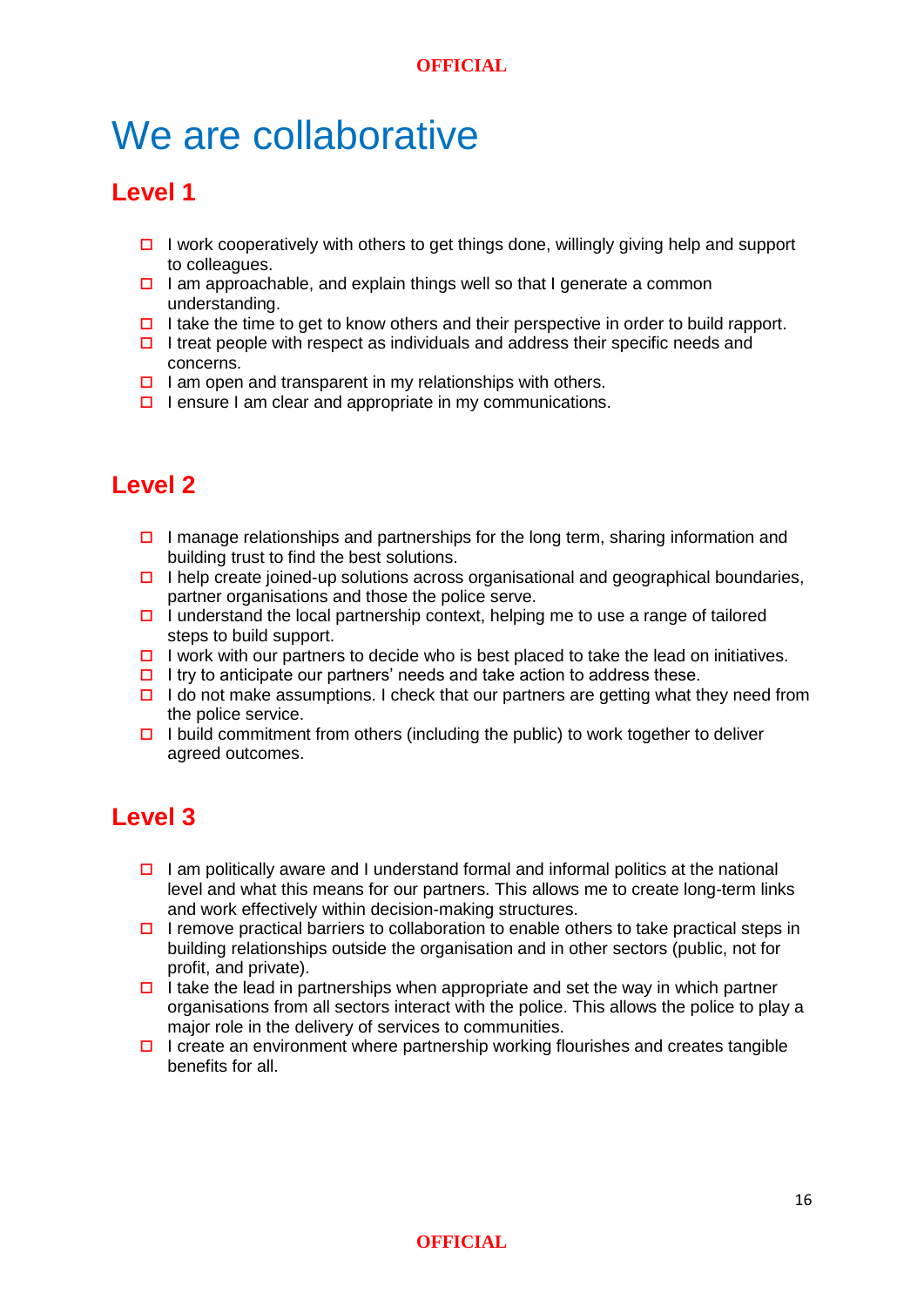## **Competency** We deliver, support and inspire

We understand the vision for the organisation. We use our organisation's values in our dayto-day activities as a role model to provide inspiration and clarity to our colleagues and stakeholders. We work to create the right climate for people to get the job done to the best of their abilities, ensuring a culture of mutual respect and support.

We are dedicated to working in the public's best interests. We understand how we have an impact on the wider organisation and those around us and we help others to deliver their objectives effectively.

This behaviour is not restricted to those who are in formal or senior management positions. We all have a positive contribution to make by operating at our best, adapting how we work to take account of pressures and demands and helping others. We are focused on helping our colleagues to improve and learn and are active in supporting them through activities such as coaching and mentoring.

**Why is it important?** To deliver the most effective service, we need to be clear on our goals and priorities, both for the police service and individually. We can all help to support and motivate each other to ensure that we are working as effectively as we can, enabling us and those around us to perform at our best. We should all act as organisational role models.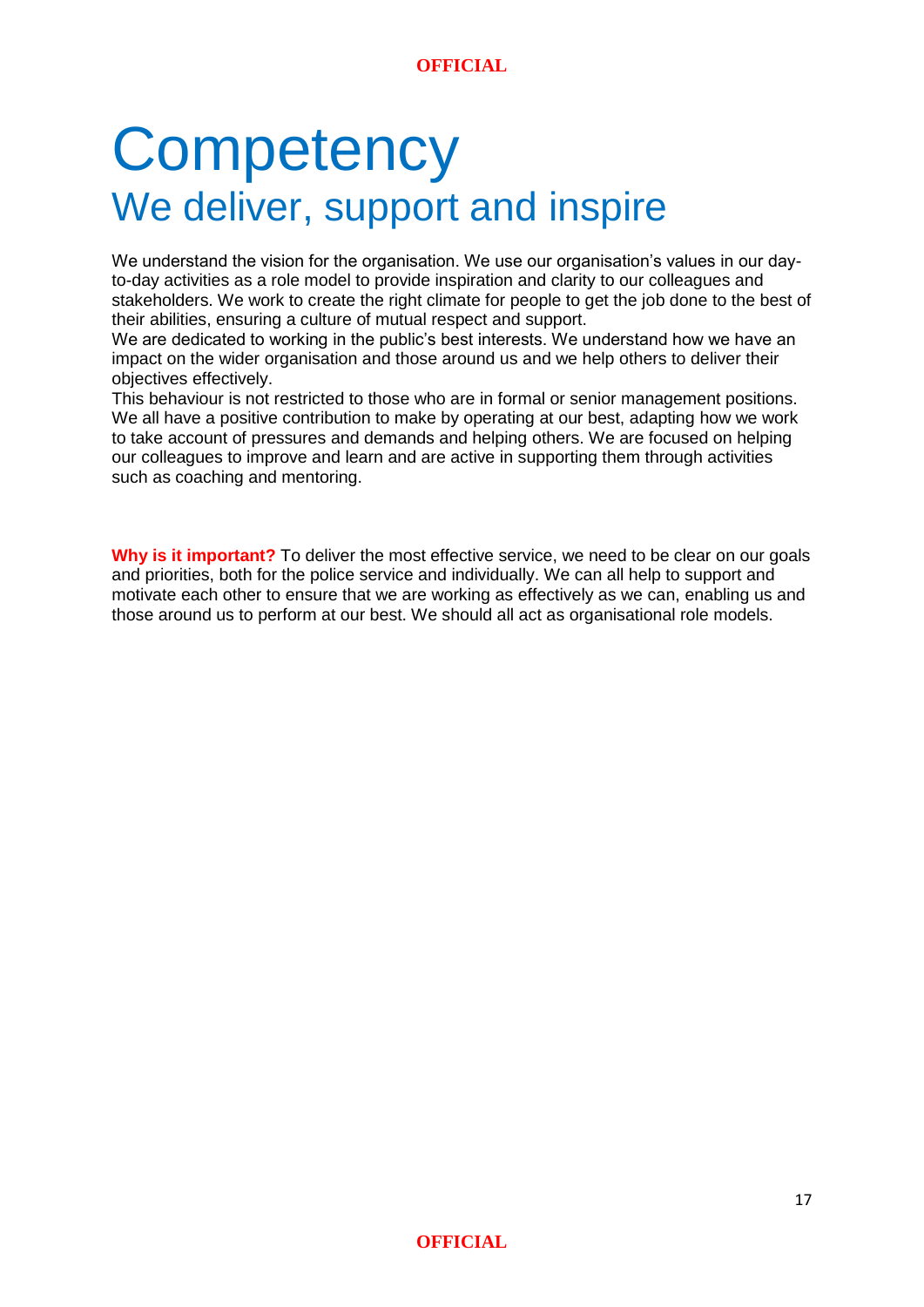## We deliver, support and inspire

### **Level 1**

- I take on challenging tasks to help to improve the service continuously and support my colleagues.
- $\Box$  I understand how my work contributes to the wider police service.
- $\Box$  I understand it is part of my collective responsibility to deliver efficient services. I take personal responsibility for making sure that I am working effectively to deliver the best service, both individually and with others.
- $\Box$  I am conscientious in my approach, working hard to provide the best service and to overcome any obstacles that could prevent or hinder delivery.
- I support the efficient use of resources to create the most value and to deliver the right impact.
- $\Box$  I keep up to date with changes in internal and external environments.
- $\Box$  I am a role model for the behaviours I expect to see in others and I act in the best interests of the public and the police service.

### **Level 2**

- $\Box$  I give clear directions and have explicit expectations, helping others to understand how their work operates in the wider context.
- I identify barriers that inhibit performance in my teams and take steps to resolve these thereby enabling others to perform.
- $\Box$  I lead the public and/or my colleagues, where appropriate, during incidents or through the provision of advice and support.
- I ensure the efficient use of resources to create the most value and to deliver the right impact within my areas.
- $\Box$  I keep track of changes in the external environment, anticipating both the short- and long-term implications for the police service.
- $\Box$  I motivate and inspire others to achieve their best.

### **Level 3**

- I challenge myself and others to bear in mind the police service's vision to provide the best possible service in every decision made.
- I communicate how the overall vision links to specific plans and objectives so that people are motivated and clearly understand our goals.
- I ensure that everyone understands their role in helping the police service to achieve this vision.
- I anticipate and identify organisational barriers that stop the police service from meeting its goals, by putting in place contingencies or removing these.
- $\Box$  I monitor changes in the external environment, taking actions to influence where possible to ensure positive outcomes.
- $\Box$  I demonstrate long-term strategic thinking, going beyond personal goals and considering how the police service operates in the broader societal and economic environment.
- I ensure that my decisions balance the needs of my own force/unit with those of the wider police service and external partners.
- $\Box$  I motivate and inspire others to deliver challenging goals.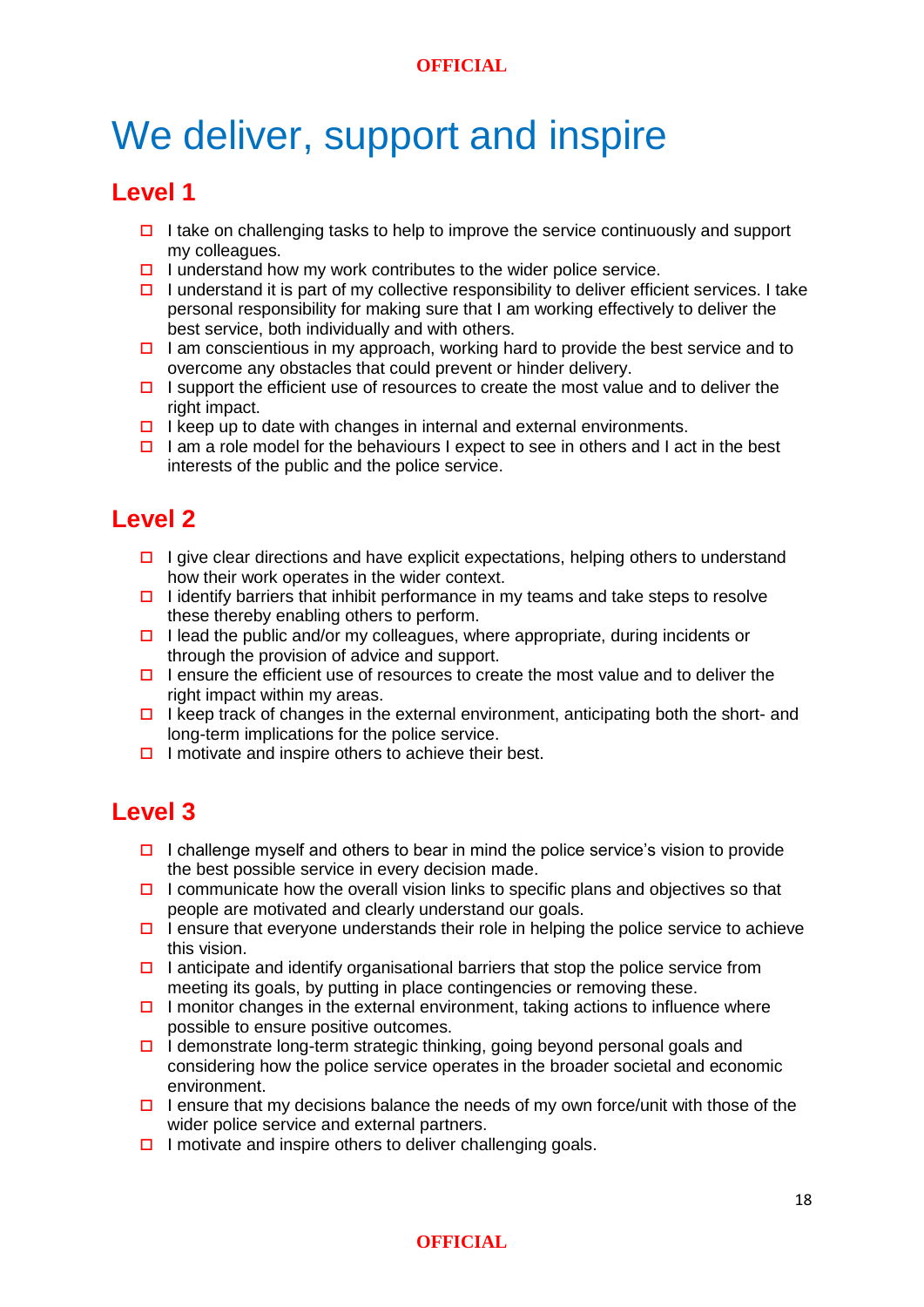## **Cluster** Intelligent, creative and informed policing

We are open to new sources of information, continuously developing our own knowledge to help the police service to grow and change in line with new challenges and stay at the forefront of public service.

Informed analysis and creativity are critical to what we do. They sit at the heart of our thinking and our decisions, meaning that effective and critical problem solving is second nature to us. Balancing our decisiveness with consideration and evidence-based approaches, we are able to challenge our thinking and draw on multiple diverse sources of information for new ways of thinking and working.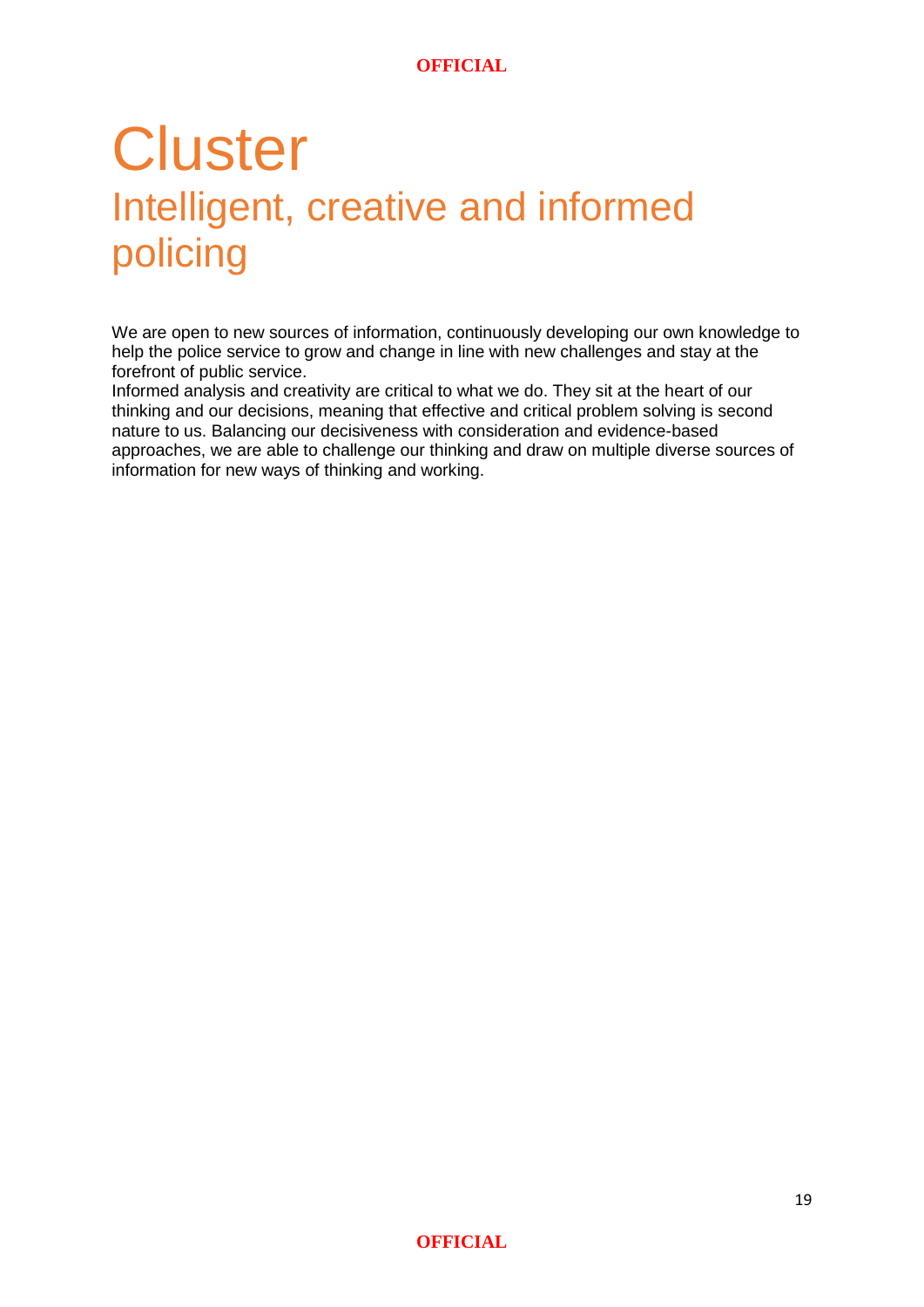## **Competency** We analyse critically

We analyse information, data, viewpoints and combine the best available evidence to understand the root causes of issues that arise in complex situations.

We draw on our experience, knowledge and wide sources of evidence to give us a greater view of what is happening underneath the surface. We combine insight and evidence-based approaches to help make decisions, accepting that we will not have all the answers but will always try to gather facts and robust information to be able to think tactically and strategically.

**Why is it important?** Critical thinking drives effective policing as we are faced with a wide variety of complex issues on a day-to-day basis. This means that we all need to be able to make sense of a complex environment, accept that ambiguity is part of contemporary working life and, therefore, be able to identify interrelationships between different factors.

If we are able to analyse the best available evidence and see what is happening underneath the surface, we will be better able to make confident and effective decisions and implement preventative solutions that deal with root causes.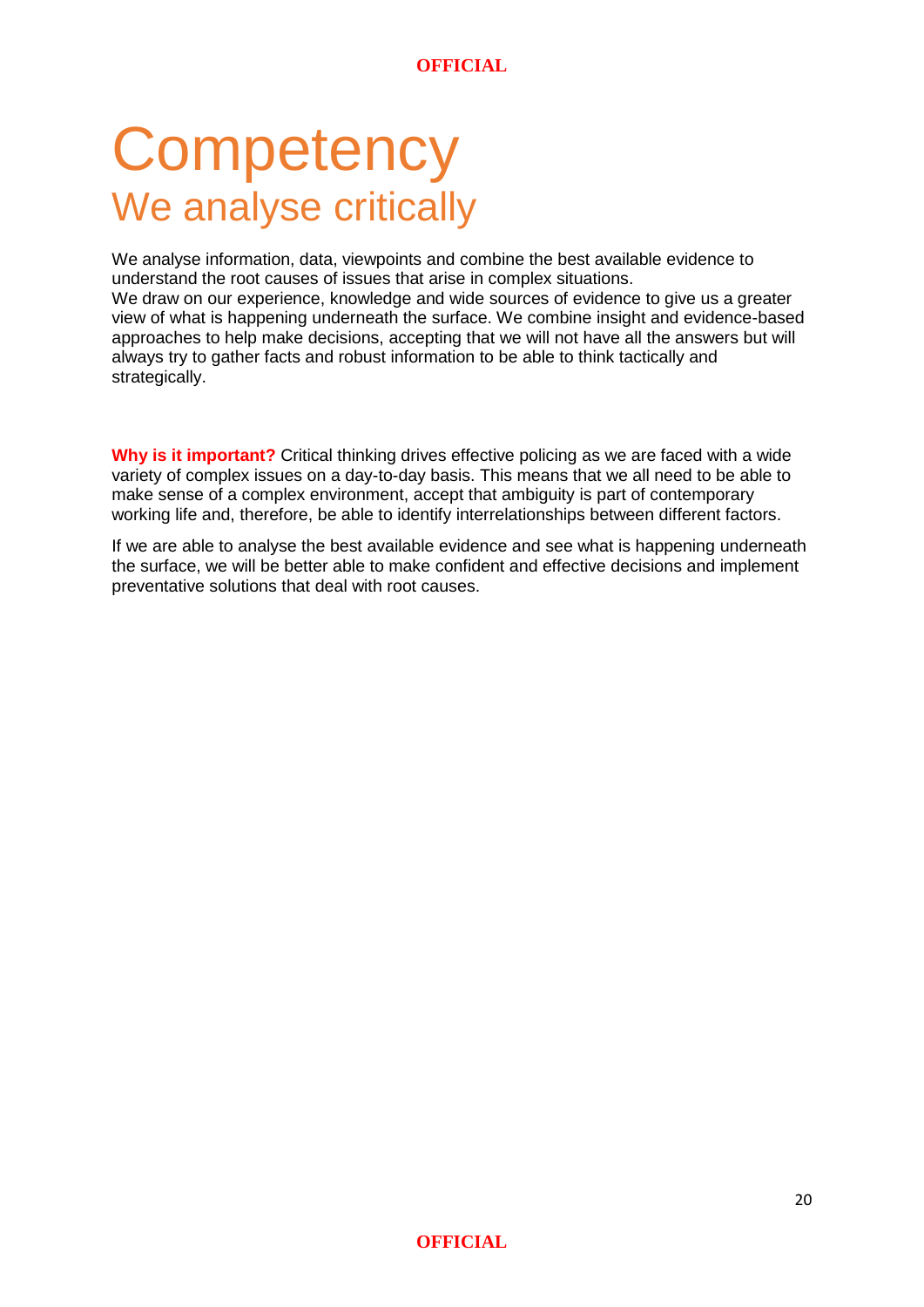### We analyse critically

### **Level 1**

- I recognise the need to think critically about issues. I value the use of analysis and testing in policing.
- $\Box$  I take in information quickly and accurately.
- $\Box$  I am able to separate information and decide whether it is irrelevant or relevant and its importance.
- I solve problems proactively by understanding the reasons behind them, using learning from evidence and my experiences to take action.
- $\Box$  I refer to procedures and precedents as necessary before making decisions.
- $\Box$  I weigh up the pros and cons of possible actions, thinking about potential risks and using this thinking to inform our decisions.
- $\Box$  I recognise gaps and inconsistencies in information and think about the potential implications.
- $\Box$  I make decisions in alignment with our mission, values and the Code of Ethics.

### **Level 2**

- I ensure that the best available evidence from a wide range of sources is taken into account when making decisions.
- $\Box$  I think about different perspectives and motivations when reviewing information and how this may influence key points.
- $\Box$  I ask incisive questions to test out facts and assumptions, questioning and challenging the information provided when necessary.
- $\Box$  I understand when to balance decisive action with due consideration.
- $\Box$  I recognise patterns, themes and connections between several and diverse sources of information and best available evidence.
- I identify when I need to take action on the basis of limited information and think about how to mitigate the risks in so doing.
- $\Box$  I challenge others to ensure that decisions are made in alignment with our mission, values and the Code of Ethics.

### **Level 3**

- $\Box$  I balance risks, costs and benefits associated with decisions, thinking about the wider impact and how actions are seen in that context. I think through 'what if' scenarios.
- $\Box$  I use discretion wisely in making decisions, knowing when the 'tried and tested' is not always the most appropriate and being willing to challenge the status quo when beneficial.
- I seek to identify the key reasons or incidents behind issues, even in ambiguous or unclear situations.
- $\Box$  I use my knowledge of the wider external environment and long-term situations to inform effective decision making.
- $\Box$  I acknowledge that some decisions may represent a significant change. I think about the best way to introduce such decisions and win support.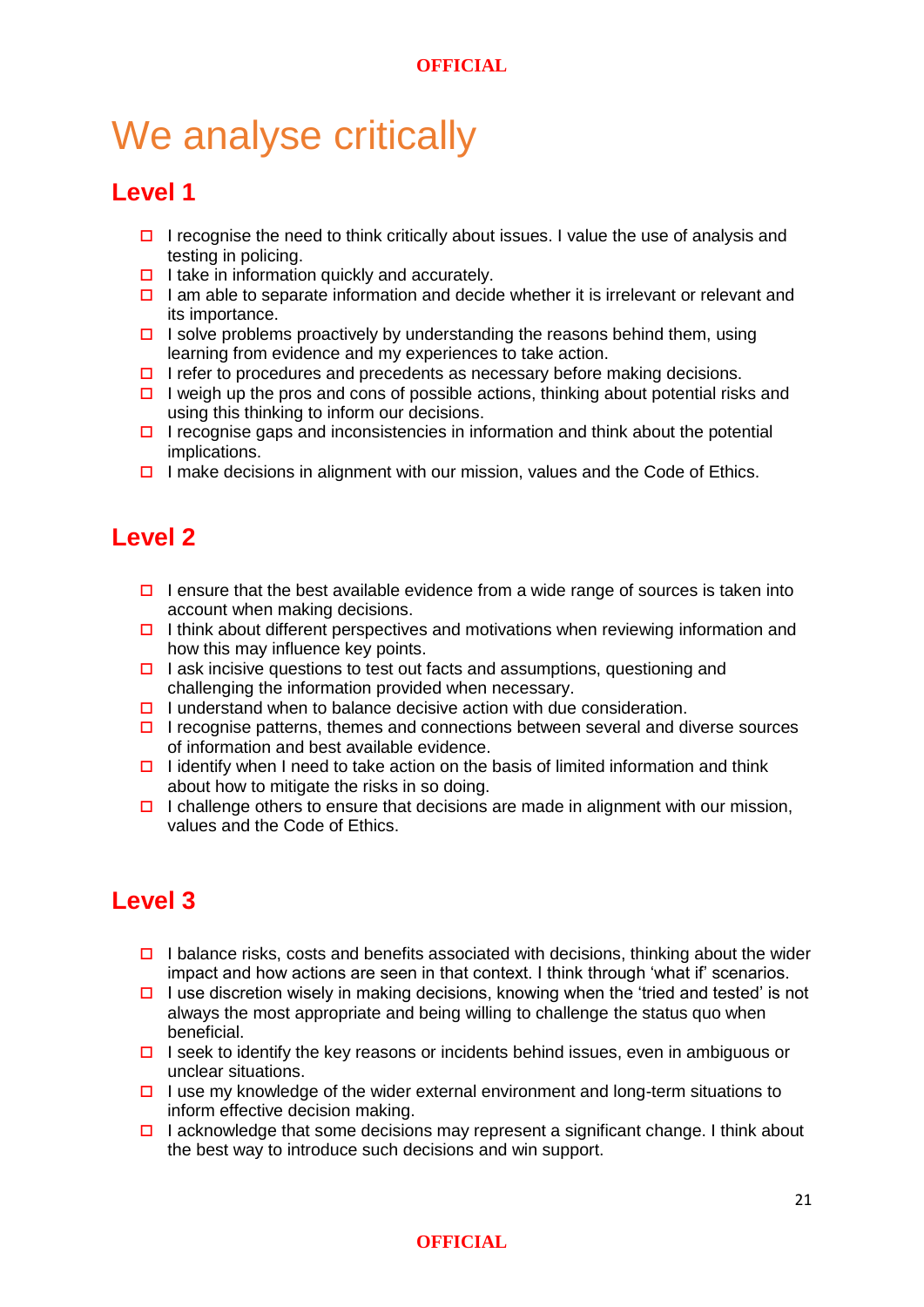## **Competency** We are innovative and open-minded

We have an inquisitive and outward-looking nature, searching for new information to understand alternative sources of good practice and implement creative working methods. We are committed to reflecting on how we go about our roles, being flexible in our approach as required to ensure the best outcomes.

We seek to understand how well we are performing, both as individuals and as teams, and we seek to continuously improve. To do this, we look at relevant standards outside policing in other organisations and sectors.

Constantly changing and adapting is part of our role. We maintain an open mind to allow us to identify opportunities and to create innovative solutions.

**Why is it important?** New and emerging threats mean that our required response will not always be obvious. We will need to adopt new thinking and assumptions, be continually inquisitive and committed to continual improvement. The perpetual need to adapt, innovate and question our assumptions is at the heart of being able to serve and protect the public. It includes taking innovative, preventative action to reduce demand.

Being open-minded and reflective also allows us to tailor our approach to specific contexts and the communities we serve.